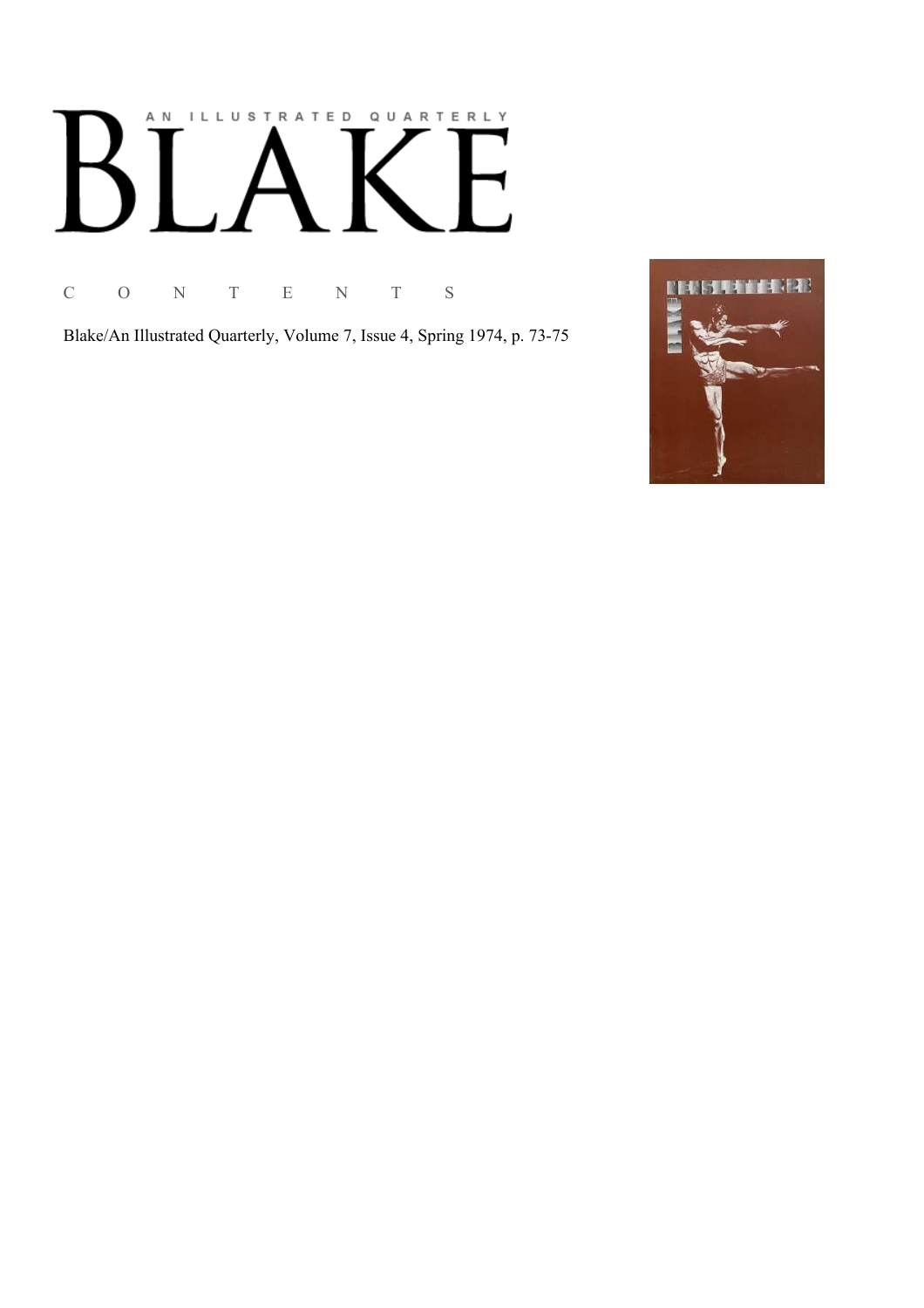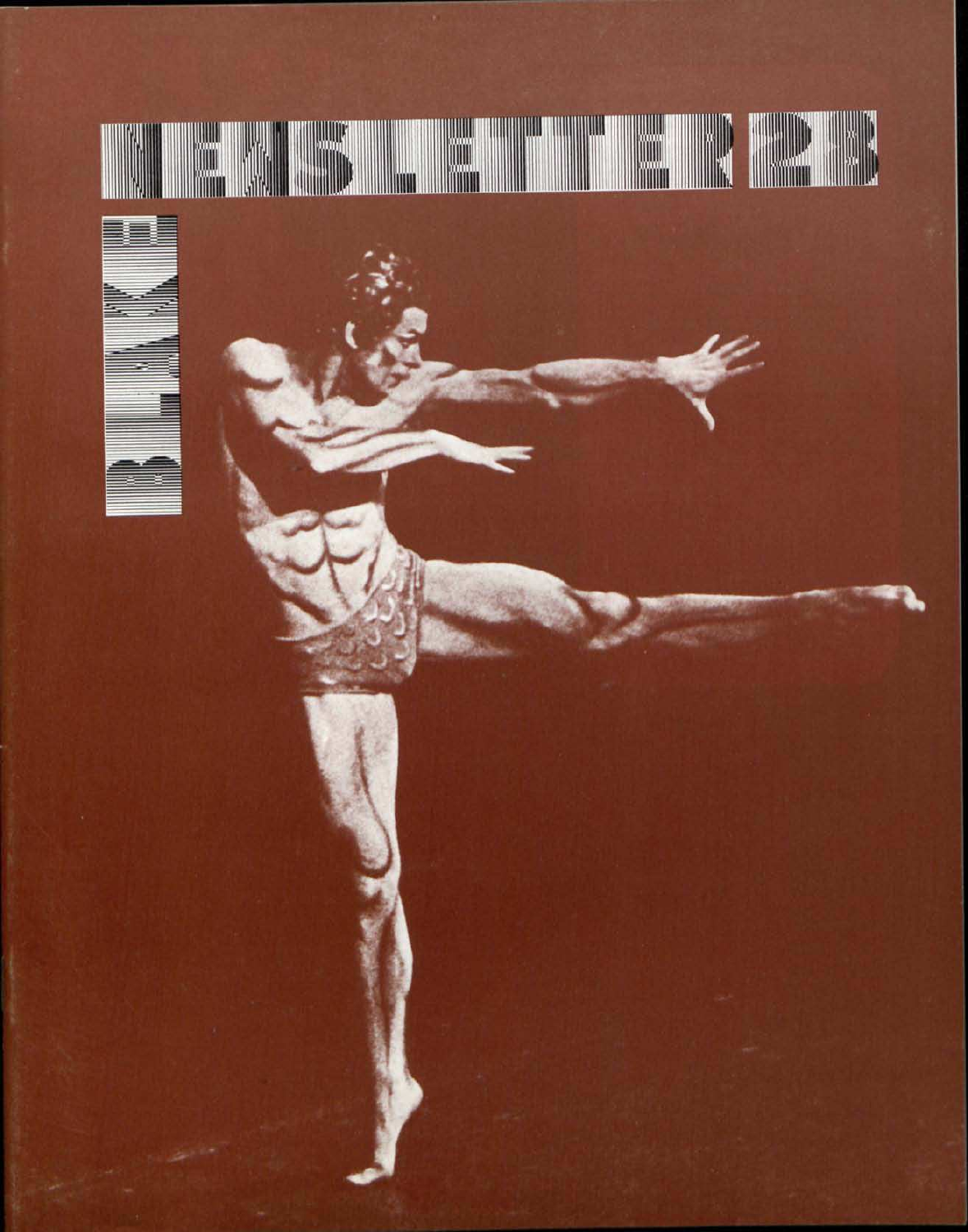The *Blake Newsletter, An Illustrated Quarterly,*  is published quarterly under the sponsorship of the Department of English of the University of New Mexico.

Editors: Morris Eaves, University of New Mexico, and Morton D. Paley, University of California, Berkeley.

Editorial Assistants: for production, Judith Wallick Page, University of New Mexico; and for subscriptions, Graham Conley, University of New Mexico.

Manuscripts are welcome. Send two copies, typed<br>and documented according to the *MLA Style Sheet*,<br>to either of the editors: Morris Eaves, Dept. of<br>English, Univ. of New Mexico, Albuquerque, N.M.<br>87131: Morton Paley, Dept.

Subscriptions are \$5 for one year, four issues;<br>special rate for individuals, \$4 for one year, sur-<br>face mail; for those subscribers overseas who want to<br>receive their issues by air mail, \$8. U.S. currency<br>or international

Some back issues are available. Address Morris<br>Eaves. Prices: whole numbers 1-8, bound together,<br>\$5 (special rate for individuals, \$4). Whole numbers<br>9-13, bound together, \$5 (special rate for individ-<br>uals, \$4). Whole num

The ISSN (International Standard Serial Number) of the *Blake Newsletter* is 0006-453X.

# **AN ILLUSTRATED QUARTERLY**